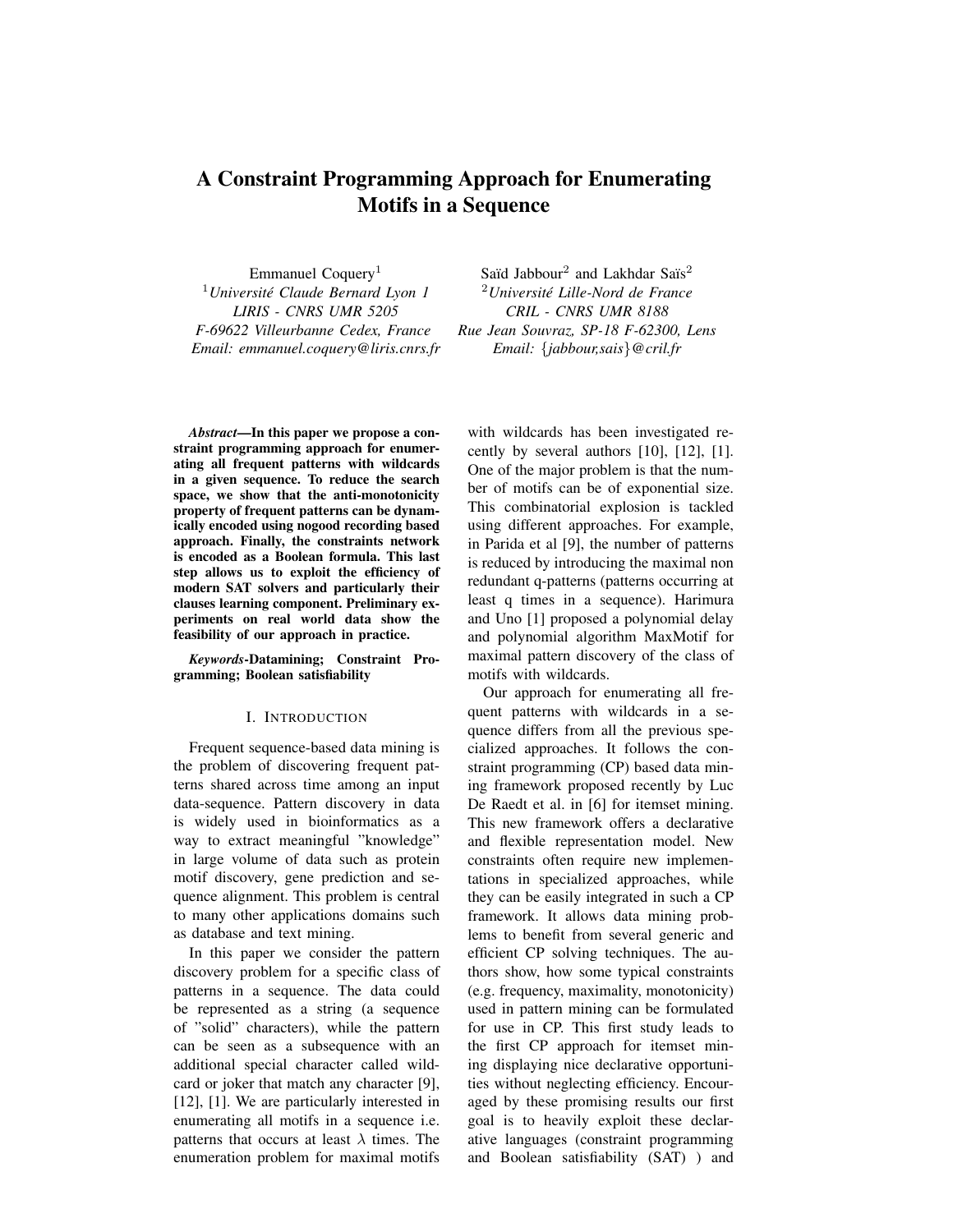their associated efficient and generic solving techniques. Our contributions are two folds. First, we propose a CP model to our problem. This model includes different type of constraints. The first one, called support constraint, expresses the inclusion of a candidate pattern at every position of the sequence. The second one, called frequency constraint, encodes that a pattern must appears at least  $\lambda$  times in the sequence. Finally, we propose a Boolean formulation of the obtained constraints network. To this end, we use both the classical encoding of constraint satisfaction problems to a boolean formula in conjunctive normal form and an additional and efficient transformation of the 0/1 linear inequality representing the frequency constraint [2]. This second Boolean formulation offers the possibility to benefit from the recent progress in satisfiability testing. Another important motivation of the Boolean model rises in the ability of modern SAT solvers to efficiently handle nogoods thanks to their clauses learning component. Indeed, to encode antimonotonicity, we need to maintain dynamically a set of nogoods. Each time a pattern  $p$  is shown non frequent, all patterns  $p'$ such that  $p \subseteq p'$  are eliminated thanks to additional nogoods.

The rest of the this paper is organized as follows. After some preliminaries on the problem of enumerating frequent patterns in a sequence (Section II-A), constraint programming and Boolean satisfiability (Section II-B), we introduce our CP formulation in Section III. In Section IV, we propose a transformation to a Boolean formula and show how to encode the antimonotonicity property. Preliminary experiments are given before concluding.

#### II. PRELIMINARIES

# *A. Frequent patterns mining: preliminary definitions*

In this section, we give a formal description of the problem of enumerating frequent patterns, possibly interspersed with wildcards symbols, in a sequence. To this end we first introduce some basic definitions and notations according to [9], [12], [1]. Let  $\Sigma$  be an alphabet, which is a finite set of symbols (called solid characters). A string (or simply a sequence)  $s$  is a successive sequence of characters  $s_1 \dots s_n \in \Sigma^*$ where  $s_i \in \Sigma, \forall i \in \{1 \dots n\}$  represents the character at position  $i$  in  $s$ . The length of the string s is denoted by  $|s| = n$ . We denote  $\mathcal{O} = \{1 \dots n\}$  as the set of positions of the characters in s. A wildcard (or don't care) is an additional symbol ◦ not belonging to  $\Sigma$  ( $\circ \notin \Sigma$ ) that matchs any symbol of the alphabet including itself.

*Definition 1 (Pattern):* A *pattern* over  $\Sigma$  is a string  $p = p_1 \dots p_m \in \Sigma \cup \Sigma.(\Sigma \cup$  $\{\circ\}$ <sup>\*</sup>.  $\Sigma$ , where  $\cup$  and . are the classical regular expression operators of union and concatenation respectively. The first and the last position of a pattern contains a solid character i.e.  $p_1 \neq \circ$  et  $p_m \neq \circ$ 

*Definition 2 (Inclusion):* A pattern *p* appears in a sequence s at the location  $l \in \mathcal{O}$  denoted  $p \subseteq_l s$ , if  $\forall i \in \{1 \dots m\},\$  $p_i = s_{l+i-1}$  or  $p_i = \circ$ . We note  $\mathcal{L}_s(p) =$  ${l \in \mathcal{O} | p \subseteq_l s}$  the support of p in s. We say that  $p \subseteq s$  iff  $\exists l \in \mathcal{O}$  such that  $p \subseteq_l s$ .

*Definition 3 (Motif/Frequent pattern):* Let  $s$  be a sequence and  $p$  a pattern. Given a positive number  $\lambda \geq 1$ , called quorum, we say that  $p$  is a motif (or frequent pattern) in s when  $|\mathcal{L}_s(p)| > \lambda$ . The set of all motifs of  $s$  for the quorum  $\lambda$  is denoted by  $\mathcal{M}_{s}^{\lambda}$ .

*Example 1:* Let  $s = aababcabca$  be a sequence,  $p = ab \circ b$  a pattern. As  $p \subseteq 2 s$ , and  $p \subseteq_7 s$ , we have  $\mathcal{L}_s(p) = \{2, 7\}$ . If we set the quorum  $\lambda$  to the value 2, then the pattern  $p$  is also a motif of  $s$ .

*Definition 4 (EMS):* The problem of Enumerating all Motifs in a Sequence (EMS) can be defined as follows. Given a sequence s and a quorum  $\lambda \geq 1$ , enumerates all motifs  $p \in \mathcal{M}_s^{\lambda}$ .

The following anti-monotonic property can play an important role in reducing the search space. Indeed, if a pattern is shown to be not frequent, all patterns containing it are also not frequent.

*Property 1 (Anti-monotonicity):* Let  $p_1$ and  $p_2$  be two patterns such that  $p_1 \subseteq p_2$ . If  $|\mathcal{L}_{s}(p_2)| \geq \lambda$  then  $|\mathcal{L}_{s}(p_1)| \geq \lambda$ .

# *B. Constraint programming and Boolean satisfiability*

In this section, we briefly overview constraint programming and Boolean satisfia-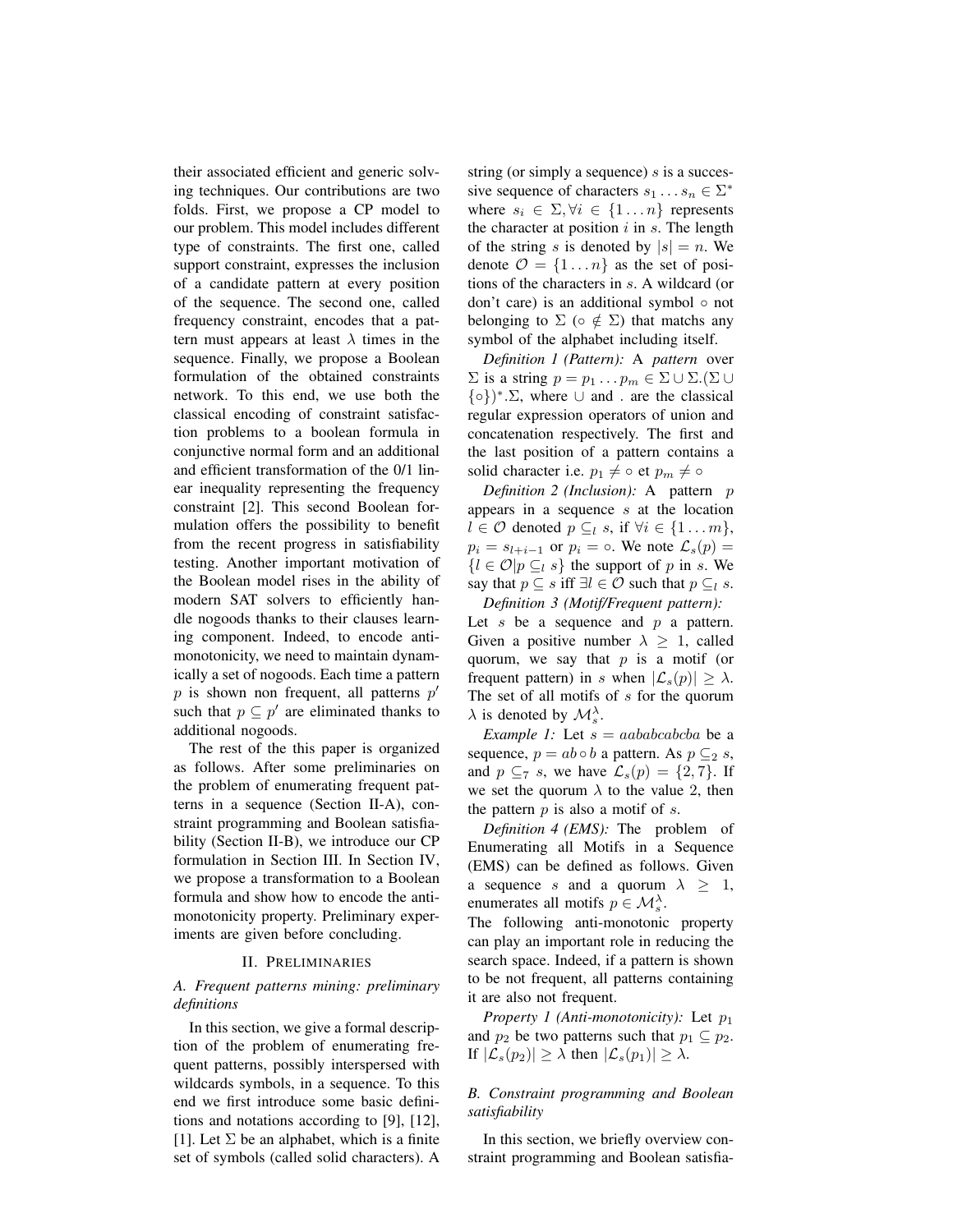bility, the two most important representation models of problems with constraints.

*1) Constraint programming:* Constraint programming is a declarative representation model with associated effective solving techniques. CP draws on methods from artificial intelligence, logic programming, and operations research. It has been successfully applied in a number of fields such as scheduling, planning, and computational biology. This paradigm is based on a central notion called a constraint which can be seen as a relation between variables stating the allowed combination of values. A constraint can be expressed extensionally, but usually it is expressed in some chosen language (for example a subset of first order logic, linear inequalities, etc.). A problem can then be modeled as a constraint network  $\mathcal{N} = (\mathcal{X}, \mathcal{C})$  made of a finite set of constraints  $C = \{c_1 \dots c_e\},\$ where each constraint  $c_i \in \mathcal{C}$  is defined on a subset  $\mathcal{X}_{c_i} = \{x_{i_1} \dots x_{i_{r_i}}\}$  of a set of variables  $\mathcal{X} = \{x_1 \dots x_n\}$ . To each variable  $x_i$  of X is associated a finite set of values  $dom(x_i) = \{v_1 \dots v_d\}$ , called domain of  $x_i$ . A solution  $\mathcal I$  to a constraint network is the assignment of a value  $v_i$  to each variable  $x_i$  (noted  $\mathcal{I}(x_i) = v_i$ ) such that all the constraints are satisfied.

Given a constraint network  $N$ , the constraint satisfaction problem (CSP) consists in deciding if  $\mathcal N$  admits an assignment of values to its variables satisfying all the constraints. To solve such problem, and depending on the chosen representation of constraints, one can use domain specific methods, general methods or a combination of both. The first one include for example a program that solve systems of linear inequalities, while the second category generally refer to backtrack search methods. These last and brute force methods are usually coupled with useful search space reduction techniques usually called constraint propagation, and powerful variable ordering heuristics. See [5], for a detailed review on CP.

*2) Boolean Satisfiability:* Let P be a propositional language of formulas  $\mathcal{F}_{\mathcal{P}}$ built in the standard way, using usual connectives  $(\vee, \wedge, \neg, \Rightarrow, \Leftrightarrow)$  and a set of propositional variables. Using linear Tseitin encoding, any Boolean formula  $f \in \mathcal{F}_{\mathcal{P}}$  can be translated to  $CNF(f)$ a formula in conjonctive normal form. A *CNF formula*  $\Sigma$  is a set (interpreted as a conjunction) of *clauses*, where a clause is a set (interpreted as a disjunction) of *literals*. A literal is a positive or negated propositional variable. A *unit* clause is a clause containing only one literal (called *unit literal*). An *empty clause*, noted ⊥, is interpreted as false (unsatisfiable), whereas an *empty CNF formula*, noted  $\top$ , is interpreted as true (satisfiable).  $\Sigma|_x$  will denotes the formula obtained from  $\Sigma$  by assigning x the value true.  $\Sigma^*$  denotes the formula Σ *closed under unit propagation*, defined recursively as follows: (1)  $\Sigma^* = \Sigma$ if  $\Sigma$  does not contain any unit clause, (2)  $\Sigma^* = \bot$  if  $\Sigma$  contains two unit-clauses  $\{x\}$ and  $\{\neg x\}$ , (3) otherwise,  $\Sigma^* = (\Sigma|_x)^*$ where x is the literal of a unit clause of  $\Sigma$ . An *assignment*  $\mathcal I$  of  $\Sigma$  is a function which associates a value  $\mathcal{I}(x) \in \{false, true\}$ to some of the variables of Σ. I is *complete* if it assigns a value to every variable of Σ, and *partial* otherwise. A *model* of a formula  $\Sigma$  is an assignment that makes the formula true. *The SAT problem consists in determining if a Boolean formula expressed in CNF admits a model or not?*

Let us informally describe the most important components of the modern SAT solvers. They are based on a reincarnation of the historical Davis, Putnam, Logemann, and Loveland procedure, commonly called DPLL [4]. It performs a backtrack search; selecting at each level of the search tree, a decision variable which is set to a Boolean value. This assignment is followed by an inference step that deduces and propagates some forced unit literal assignments. This is recorded in the implication graph, a central data-structure, which encodes the decision literals together with there implications. This branching process is repeated until finding a model, or a conflict. In the first case, the formula is answered satisfiable, and the model is reported, whereas in the second case, a conflict clause (called learnt clause) is generated by resolution following a bottom-up traversal of the implication graph [8], [14]. The learning or conflict analysis process stops when a conflict clause containing only one literal from the current decision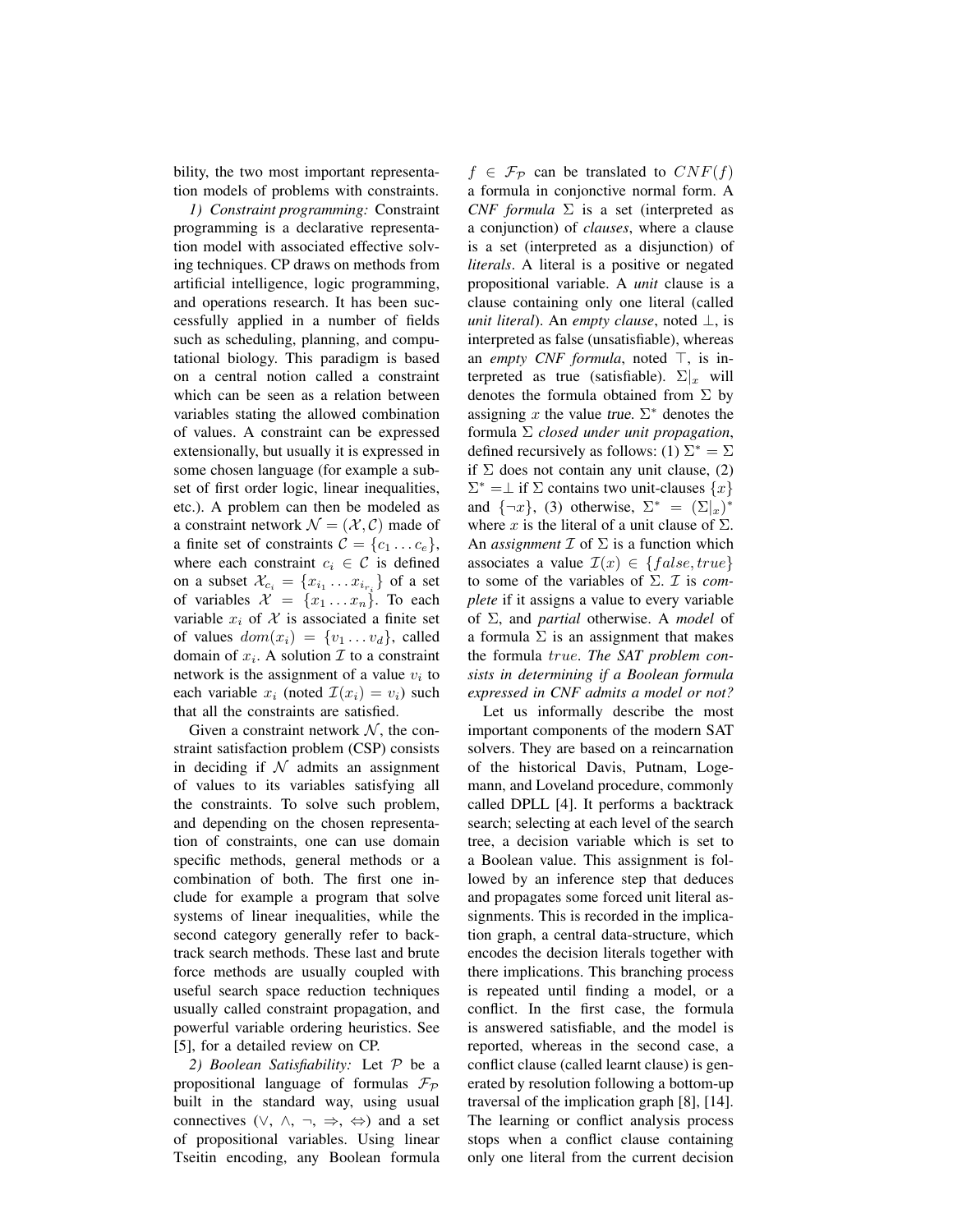level is generated. Such a conflict clause asserts that the unique literal with the current level (called asserting literal) is implied at a previous level, called assertion level, identified as the maximum level of the other literals of the clause. The solver backtracks to the assertion level and assigns that asserting literal to *true*. When an empty conflict clause is generated, the literal is implied at level 0, and the original formula can be reported unsatisfiable. In addition to this basic scheme, modern SAT solvers use other components such as activity based heuristics, and restart policies. An extensive overview can be found in [3].

# III. A CONSTRAINT PROGRAMMING MODEL FOR EMS

In this section, we present a CP model for EMS. We recall that  $n$  and  $m$  represent the size of the sequence and the maximal size of motifs respectively.

To enumerate all motifs of arbitrary length, we first need to set the length of the motif to the upper bound  $m = n - \lambda + 1$ . Secondly, we suppose that the sequence is completed on the right hand side with  $m - 1$  wildcards.

Let us take again the example 1. The maximum length of the motifs is set to  $m = 9$ . Indeed, as  $\lambda = 3$  and the size of the sequence is  $n = 11$ , then the patterns of size greater than 9 are not frequent. The number of wildcards added at the end of the sequence is  $m - 1 = 8$ . This completion allows us to search for all motifs of different size. Indeed, the string a◦◦◦◦◦◦◦◦ of size 9 representing the pattern  $a$  of size 1 (a pattern starts and ends with a solid character) appears 5 times in  $s$ , if  $s$  is completed with 8 wildcards; 2 times otherwise.

We now introduce our CP model for enumerating all motifs in a sequence s given a quorum  $\lambda$ . The problem is defined as a constraint network  $\mathcal{N}_s^{co}(\lambda) = (\mathcal{X}, \mathcal{C}).$ 

*Variables and domains*: To match a candidate pattern to a subsequence of  $s$ , we introduce two types of variables:

•  $\mathcal{P} = \{p_1 \dots p_m\}$  where  $p_i$  for  $1 \leq$  $i \leq m$  represents the *i*th symbol of the candidate pattern p. The set of variables  $P$  represents the candidate pattern p. Each  $p_i \in \mathcal{P}$  can be either instantiated with  $a \in \Sigma$  or  $\circ$  i.e.  $dom(p_i) = \Sigma \cup \{\circ\}.$ 

•  $\mathcal{B} = \{b_1 \ldots b_n\}$  where  $b_k$  for  $1 \leq$  $k \leq n$  is a Boolean variable.  $b_k =$ true if the pattern  $p$  is located at the position  $k$  in  $s$ ;  $false$  otherwise. The set of variables  $\beta$  represents the support  $\mathcal{L}_s(p)$ .

An instantiation of the variables  $P$  of a candidate pattern p to  $a_1 \ldots a_m$  represents a pattern  $a_1 \ldots a_l$  such that  $a_l \neq \circ$  and for all  $l < i \leq m$ ,  $a_i = \circ$  i.e. l is the last position of a solid character in  $a_1 \ldots a_m$ .

*Constraints*: We define the location constraint (1) to express that  $p$  is located in  $s$  at position  $k$ :

$$
loc(k, p, s) = \bigwedge_{i=1}^{m} (p_i = \circ \vee s_{k+i-1} = p_i)
$$
\n(1)

The support contraint (2) expressing the location of  $p$  at each position  $k$  in  $s$ :

$$
supp(p,s) = \bigwedge_{k=1}^{n} (b_k \Leftrightarrow loc(k,p,s)) \tag{2}
$$

The support constraint (2) is sufficient for the enumeration all the patterns. To search only for frequent patterns, we introduce the frequency constraint (3) which express that p must occurs at least  $\lambda$  times in s.

$$
freq(p, s) = \sum_{k=1}^{n} b_k \ge \lambda \tag{3}
$$

The last unary constraint expresses that the first symbol of  $p$  is a solid character:

$$
p_1 \neq \circ \tag{4}
$$

The constraint (4) can be omitted by eliminating  $\circ$  from  $dom(p_1)$ .

*Constraints network*: The EMS CP model, can be represented as constraint network  $\mathcal{N}_s(\lambda) = (\mathcal{X}, \mathcal{C})$  where:

- $\mathcal{X} = \mathcal{P} \cup \mathcal{B}$
- $C = supp(p, s) \wedge freq(p, s) \wedge p_1 \neq \circ$

*Definition 5:* Let I be a solution of  $\mathcal{N}_s(\lambda)$ . We define pattern(*T*)  $\mathcal{I}[p_1] \ldots \mathcal{I}[p_l]$  such that  $\mathcal{I}[p_l] \neq \circ$  and  $\forall i \in \{l+1 \ldots m\}, \mathcal{I}[p_i] = \circ.$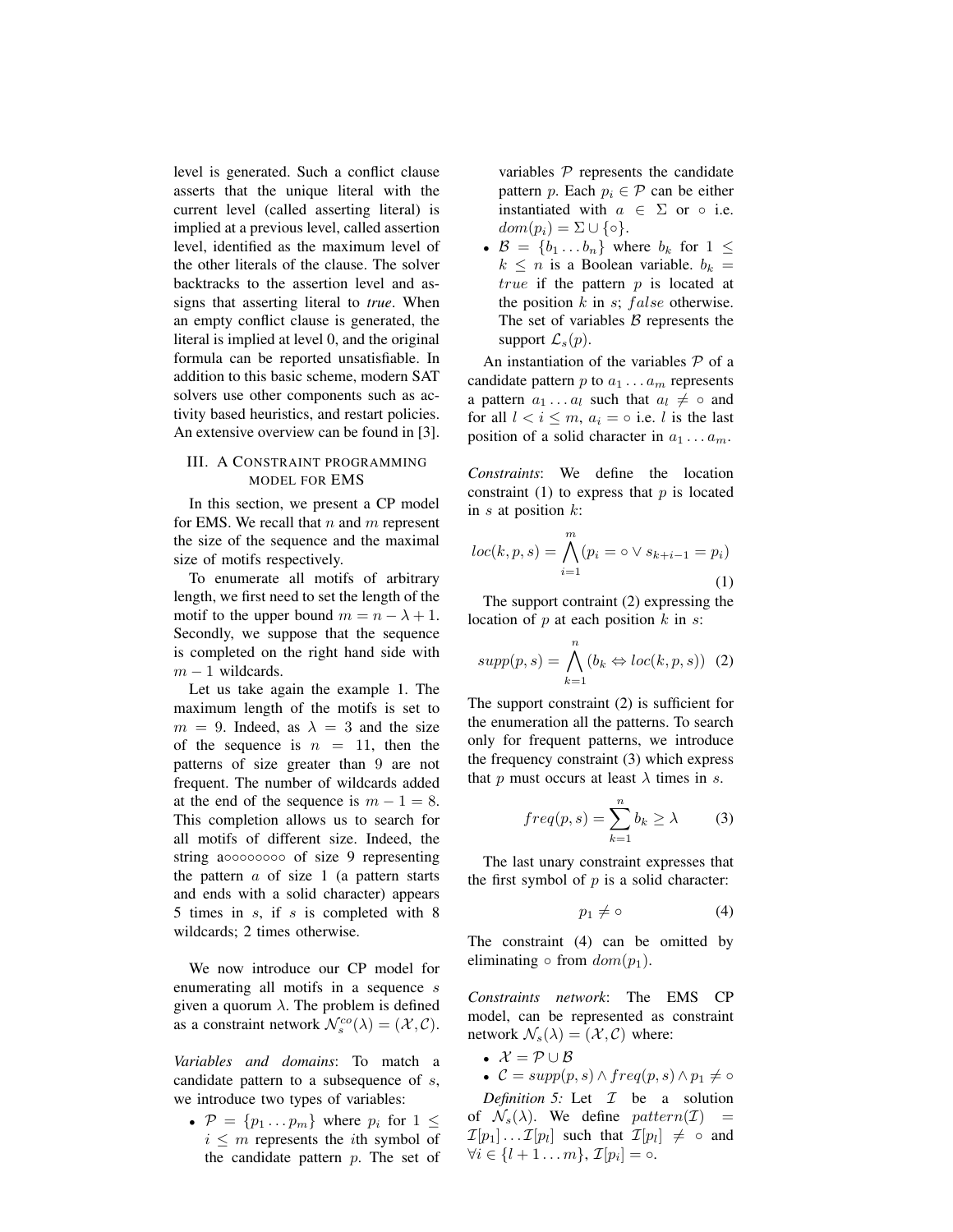*Property 2: T* is a solution of  $\mathcal{N}_s(\lambda)$  iff  $pattern(\mathcal{I})$  is a motif of s.

*Proof:* consequence of the encoding.

## *A. Anti-monotonicity: a nogood-based approach*

To exploit the anti-monotonic property, one need to prove that a given pattern  $p$ is not frequent. Consequently, each time a pattern is proven non frequent, we dynamically add new constraints called nogoods to the constraints database.

Let  $\mathcal{N}_s(\lambda)$  be the constraint network obtained by our EMS CP model. We assume that  $\mathcal I$  is the current instantiation such that the frequency constraint is violated and  $p' = \{p'_1, \ldots, p'_k\}$  $= pattern(\mathcal{I}).$ Let  $i_1, \ldots i_l$  be the ordered sequence of positions in  $p'$ such that  $\forall 1 \leq j \leq l, p'_{i_j} \neq \infty$ . The following nogoods are added dynamically to the constraints database in order to avoid future patterns p such that  $p' \subseteq p$ .

$$
antiMon(p', p) =
$$
  
\n
$$
\bigwedge_{x=1}^{m-i_l+1} \bigvee_{y=1}^{l} (p'_{i_y} \neq p_{i_y + x-1})
$$
 (5)

These nogoods state for each position  $x$ in p s.t.  $p' \nsubseteq_x p$ , at least one of the solid characters in  $p'$  is not matched in  $p$  at the expected position  $i_y + x - 1$ .

#### IV. BOOLEAN SATISFIABILITY MODEL

In this section, we show how the EMS CP model (Section III) can be encoded as a Boolean formula in CNF. This Boolean model is motivated by several important features of SAT solvers. Our goal is to benefit from the (1) *impressive progress in Boolean Satisfiability checking* [3]. The scalability of modern SAT solvers can be related to both algorithmic improvements and to (2) *their ability to exploit the hidden structures of the problem instance*. By structure, we understand the *dependencies between variables*, which can often appear through Boolean functions. One particular example being the well known notion of *strong backdoors* [13] that can be informally defined as subset of variables such that any assignments of these variables leads to a tractable sub-formula.

Another important motivation of this Boolean model rises in the ability of modern SAT solvers to (3) *efficiently handle nogoods thanks to their clauses learning component*.

The features (2) and (3) are of particular interest in our context. Indeed, if we take a closer look to the EMS CP model, we can see that the set of variables representing the patterns  $P$  is clearly a strong backdoor set. Indeed, when such variables are assigned, the values of the other Boolean variables are trivially deduced. The constraint (2) expresses such dependencies (the value of the variable  $b_k$  depends on the value of  $loc(k, p, s)$ ). Consequently, one can enumerate only on  $P$ . Hence, the complexity is exponentially bounded by the size of  $P$ . This is clearly an interesting information that we provide to the SAT solver. It is important to note that the exploitation of the anti-monotone property in our approach requires the use of the strong backdoors (pattern variables). By branching on these pattern variables, the extraction of the non frequent pattern can be done in a simple way as the pattern variables are the first assigned in the current branch. Another reason, is that when a conflict occurs we can also determine if such a conflict is encountered because of the frequency constraint.

To encode our EMS CP model into a Boolean formula, we use both the direct encoding of constraint satisfaction problems to a CNF formula and an additional and efficient transformation to CNF of the 0/1 linear inequality representing the frequency constraint (3). Suppose that  $\Sigma = \{a_1 \dots a_{|\Sigma|}\}\.$  The Boolean formula is defined as follows:

*Variables*: for each  $p_i \in \mathcal{P}$  we associate  $|\Sigma| + 1$  boolean variables  $\{p_{i_1} \dots p_{i_j} \dots p_{i_{|\Sigma|+1}}\},\qquad\qquad\text{where}$  $p_{i_j}, 1 \leq j \leq |\Sigma|$  expresses that  $p_i = a_j$ and  $p_{i_{\vert\Sigma\vert+1}}$  expresses that  $p_i = \circ$ . The number of boolean variables is  $|\mathcal{B}| + |\mathcal{P}| \times (|\Sigma| + 1).$ 

*Clauses* : are obtained as follows:

• *Domains encoding*: expresses that a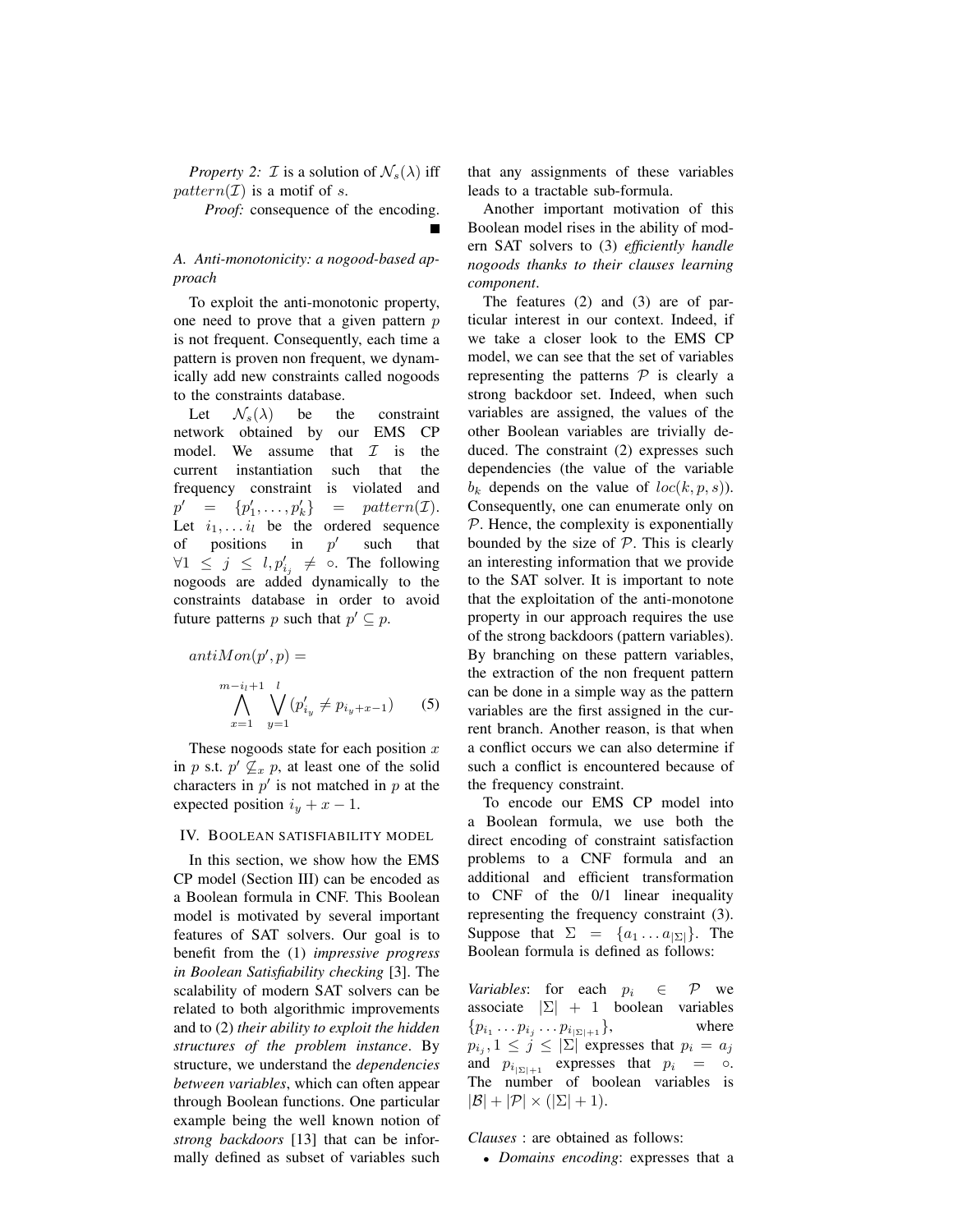given variable must be assigned to exactly one value. For each variable  $p_i \in \mathcal{P}$  with  $dom(p_i)$  = Σ ∪ {o} we introduce two kind of constraints. The atLeastOne  $(p_{i_1} \vee \cdots \vee p_{i_{|\Sigma|+1}})$  expresses that each  $p_i$  must be assigned to at least one value, while atMostOne  $\wedge$  $\bigwedge_{1 \leq j < k \leq |\Sigma|+1} (\neg p_{i_j} \lor \neg p_{i_k})$  encodes that each  $p_i$  must be assigned to at

most one value. • *Constraints encoding* : support constraint (2) is a boolean formula that can be translated in usual way to CNF. For the 0/1 linear inequality encoding the frequency constraint (3), there exists several efficient transformation to CNF (e.g. [2]). In our implementation, we exploit the BoolVar/PB java library<sup>1</sup> dedicated to the translation of pseudo-Boolean constraints into CNF.

## V. IMPLEMENTATION AND PRELIMINARY EXPERIMENTS

## *A. Implementation details*

In this section we describe our SAT based solver for EMS (Algorithm 1). It is based on a model of CDCL SAT algorithm proposed in [11]. Algorithm 1 (SatEms+AM) includes all the basic components of modern SAT solvers and integrates the anti-monotone property  $(AM)$ with strong backdoors  $(P)$ . It takes as input a CNF formula  $\Sigma$  and a set  $\mathcal P$  of pattern variables and returns the set  $\mathcal M$  of motifs. The algorithm is based on variable assignments called *decisions* (D) followed by unit propagation. SatEms+AM starts with the following four empty sets (lines 1-4): decision literals  $(D)$ , motifs  $(M)$ , learnt clauses database  $(\Delta)$  and the antimonotone nogoods database (Γ). Then, it iterates until finding all the motifs. In each iteration, the conjunction of  $\Sigma$ ,  $\mathcal{D}$ ,  $\Delta$ , and Γ are checked for inconsistency using unit propagation (line 7). If unit propagation finds an inconsistency ( $S^* = \perp$ , line 8), the algorithm does one of the two things:

(1) The decision sequence  $\mathcal D$  is empty, the algorithm terminates by returning the set of all motifs  $M$  (line 8).

(2) The decision sequence  $\mathcal D$  is not empty, a clause  $\alpha$  is generated by classical conflict analysis (line 9) and added to the learnt clauses database  $\Delta$  (line 10). As a conflict occurs, a non frequent pattern  $p$  is then generated (line 11) and the set of associated anti-monotone nogoods Θ are built (line 12). From the nogood representing the non frequent pattern  $p$  we apply the classical conflict analysis and generate an additional learnt clause  $\beta$  (line 13). This last learnt clause together with the set of nogoods  $\Theta$  are added to the anti-monotone nogoods database Γ (line 14). Then a level *n* is computed based on  $\alpha$  and  $\beta$ by taking the minimum of their assertion levels (line 15). The algorithm then erases all decisions made after level  $n$ , and moves on to the next iteration.

If unit propagation detects no inconsistency, the solver makes a decision by selecting a literal  $l$  from the backdoor set (line 18), and adds it to the decision sequence (line 24). If no such literal is found, a motif  $p$  is then extracted from the set of decisions and added to the set of motifs  $M$  (line 19). To avoid enumerating the same models several times, in line 20, a nogood  $\sigma$  is generated from the found motif and added to the original formula  $\Sigma$ (line 21). Search restarts by setting the set of decision to an empty set (line 22).

Some of the basic SAT functions of Algorithm 1 such us  $analyzeConflict()$  and level() are informally described in Section II-B. We will now provide some missing details of the other specific functions :

- $extractPattern(D, P)$ : given a set of decisions  $D$  and a set of pattern variables  $P$ , a pattern is extracted according to Definition 5.
- $antiMonotone(p)$ : generates a set of anti-monotone nogoods (Equation 5).
- $extractNogood(p)$ : let  $p = d \circ c$  be a motif of s, the extracted nogood is  $(\neg p_{1_d} \lor \neg p_{2_o} \lor \neg p_{3_c}).$

### *B. Preliminary experiments*

In this section, preliminary results of our approach on some real world data are given. We consider sequences from two application domains:

*Bioinformatics*: proteinic data encoded as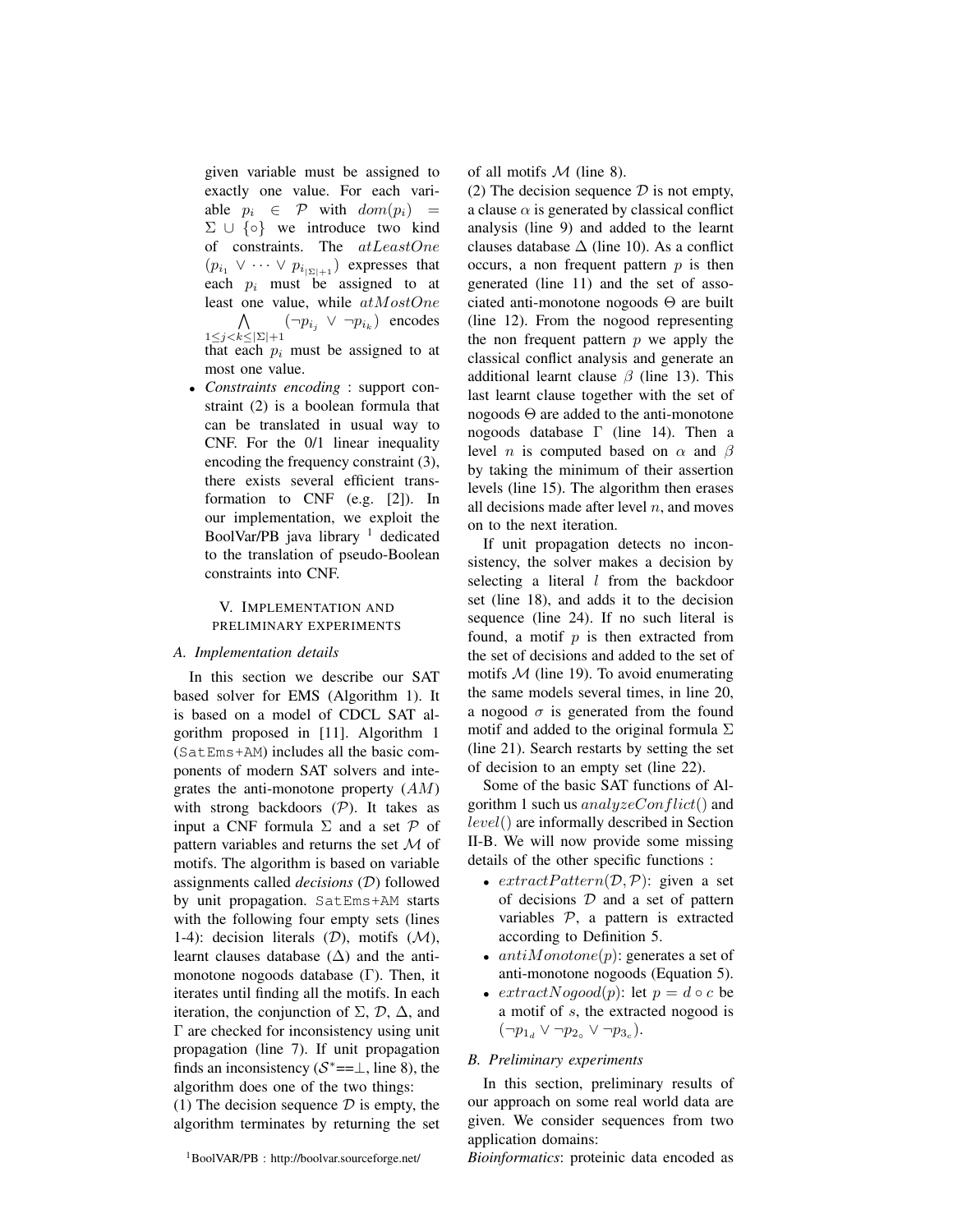|  |  | Algorithm 1: SatEms+AM |
|--|--|------------------------|
|--|--|------------------------|

|    | <b>Input:</b> a CNF formula $\Sigma$ , and a set $\mathcal P$ of pattern          |          |  |  |  |
|----|-----------------------------------------------------------------------------------|----------|--|--|--|
|    | variables                                                                         |          |  |  |  |
|    | <b>Output:</b> a set of all motifs $M$                                            |          |  |  |  |
|    | $1 \mathcal{D} \leftarrow \emptyset$ :<br>/* Decision literals                    | $\star/$ |  |  |  |
|    | 2 $\mathcal{M} \leftarrow \emptyset$ ;<br>/* Set of all motifs $*/$               |          |  |  |  |
|    | $3 \Delta \leftarrow \emptyset$ ;<br>$/*$ Learnt clauses */                       |          |  |  |  |
|    | $\mathbf{4} \quad \Gamma \leftarrow \emptyset$ ;<br>/* Anti monotone nogoods */   |          |  |  |  |
| 5  | while (true) do                                                                   |          |  |  |  |
| 6  | $\mathcal{S} \leftarrow (\Sigma \wedge \mathcal{D} \wedge \Delta \wedge \Gamma);$ |          |  |  |  |
| 7  | if $(S^* = \perp)$ then                                                           |          |  |  |  |
| 8  | if $(D = \emptyset)$ then return $\mathcal{M}$ ;                                  |          |  |  |  |
| 9  | $\alpha \leftarrow analyzeConflict(S, \mathcal{D})$                               |          |  |  |  |
|    | $\Delta \leftarrow \Delta \cup \{\alpha\};$                                       |          |  |  |  |
| 10 | $p \leftarrow extractPattern(\mathcal{D}, \mathcal{P})$                           |          |  |  |  |
|    | $\Theta \leftarrow antiMonotone(p)$                                               |          |  |  |  |
|    | $\beta \leftarrow analyzeConflict(p, \mathcal{S}, \mathcal{D});$                  |          |  |  |  |
| 11 | $\Gamma \leftarrow \Gamma \cup \Theta \cup \{\beta\};$                            |          |  |  |  |
| 12 | $n \leftarrow min\{level(\alpha), level(\beta)\};$                                |          |  |  |  |
| 13 | $\mathcal{D} \leftarrow \mathcal{D}_n;$ /* n first decisions */                   |          |  |  |  |
| 14 | else                                                                              |          |  |  |  |
| 15 | if $((l \leftarrow \text{decide}(\mathcal{P}))$ = null) then                      |          |  |  |  |
|    | $p \leftarrow extractPattern(\mathcal{D}, \mathcal{P}),$                          |          |  |  |  |
|    | $\mathcal{M} \leftarrow \mathcal{M} \cup \{p\};$                                  |          |  |  |  |
| 16 | $\sigma \leftarrow extractNogood(p);$                                             |          |  |  |  |
| 17 | $\Sigma \leftarrow \Sigma \cup {\sigma};$                                         |          |  |  |  |
| 18 | $\mathcal{D} \leftarrow \emptyset$ :                                              |          |  |  |  |
| 19 | else                                                                              |          |  |  |  |
| 20 | $\mathcal{D} \leftarrow \mathcal{D} \cup \{l\};$                                  |          |  |  |  |
|    |                                                                                   |          |  |  |  |

a sequence of amino-acid of arbitrary length<sup>2</sup>.

*Computer security*: user data drawn from the command histories of UNIX computer users<sup>3</sup> [7].

These experiments aim to show the (1) feasibility of our approach, and to analyze the (2) power and weakness of our implementation. We compare two versions of Algorithm 1 based on MiniSAT 2.2  $4$ :

- 1) SatEms+AM: a full version of the Algorithm 1. It integrates the antimonotone property together with strong backdoors set P.
- 2) SatEms: a basic version of Algorithm 1. It can be obtained from SatEms+AM by eliminating  $P$  from the function  $decide(\mathcal{P})$ , thus making the solver branch on any variables in  $\Sigma$ , and by deleting the lines 11-14, and substituting the line 15 with  $n \leftarrow level(\alpha).$

We conducted two kind of experiments. In the first one, we illustrate the evolution of computation time while varying the length of the input sequence. The different sequences are build from the *User data*

<sup>2</sup>http://www.biomedcentral.com/1471-

by taking the first  $k$  characters, where  $k$ is varied from 200 to 1600 by a step of 200. As in [1], to get approximately the same number of motifs, for each sequence  $i$  (dot in the figure), we use a quorum proportional to its length  $(\lambda_i = \frac{length_i}{10})$ .

A comparison between SatEms and SatEms+AM is depicted in Figure 1. The results clearly show that applying the antimonotone property with additional domain knowledge leads to dramatic improvements. SatEms+AM outperform the black-box version of SatEms. This experiment demonstrates the feasibility of our approach even if the number of added antimonotone nogoods is huge. Similar results are obtained on all the available sequences.



Figure 1. User data : time Vs length

In the second experiment, we consider proteinic data of fixed length and we measure the evolution of computation time with respect to the quorum. The quorum evolves linearly ( $\lambda_0$  = 10 and  $\lambda_i$  =  $\lambda_{i-1}$  + 10). The results are depicted in Figure 2. The considered sequence is of length 675 characters. Again SatEms+AM outperform SatEms by several order of magnitude. The hardest instances are obtained for small values of the quorum. Obviously smaller is the value of the quorum, greater is the number of motifs.

To analyze the behavior of our approach with respect to the number of motifs, we show in Figure 3 (in log scale) the evolution of the ratio between CPU time and the number of models while varying the quorum. We used the same sequence as in Figure 2. The good news is that the ratio time/#motifs do not evolves significantly with SatEms+AM. Its performance seems to be less sensitive with respect to the

<sup>2105/11/175/</sup>additional/

<sup>3</sup>http://kdd.ics.uci.edu/databases/UNIX\_user\_data/ <sup>4</sup>MiniSAT: http://minisat.se/